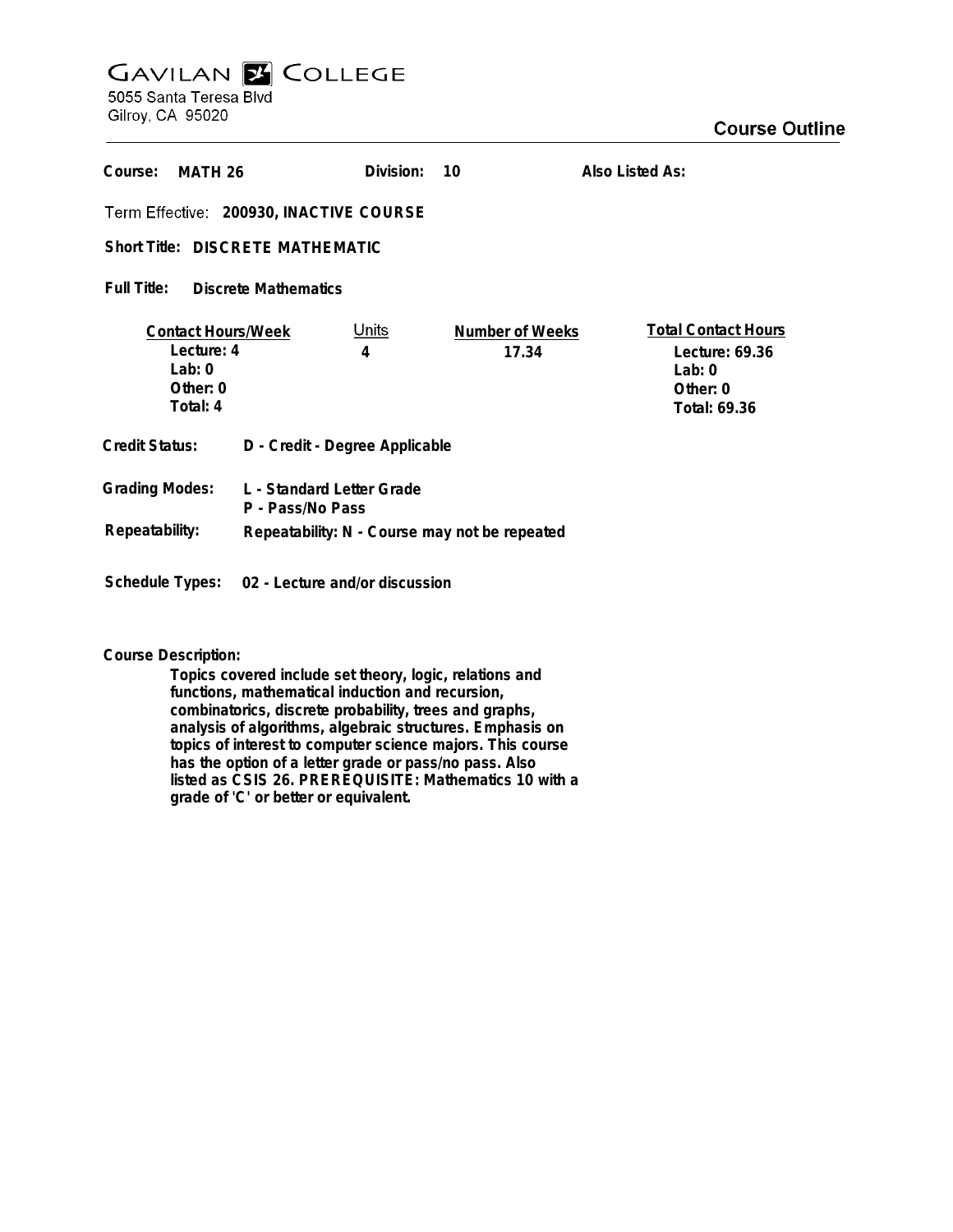**ARTICULATION and CERTIFICATE INFORMATION Associate Degree: GAV B4, effective 200030 CSU GE: CSU B4, effective 200030 IGETC: IGETC 2A, effective 200030 CSU TRANSFER: Transferable CSU, effective 200030 UC TRANSFER: Transferable UC, effective 200030 PREREQUISITES: Completion of MATH 10, as UG, with a grade of C or better.**

**OR Completion of MATH 8B, as UG, with a grade of C or better. OR Score of 28 on Pre-Calculus**

**COREQUISITES:**

**STUDENT LEARNING OUTCOMES:**

**1. The students will gain a good understanding of discrete mathematics. 2. These topics include logic and proof, induction and recursion, combinatorics, algorithms and their analysis, discrete structures, applications and modeling.**

**TOPICS AND SCOPE:**

**Inactive Course: 12/08/2008 WEEK HOURS CONTENT 1-2 8 Logic and Proof: Logical form and logical evidence. Logical Implication. Valid and invalid arguments. Predicates and quantified statements. Arguments with quantified statements. EXERCISES/READING/HOMEWORK: Read these chapters and do the homework exercises. Do exercises on statements and nonstatements, compound statements, apply DeMorgan's Laws. Set up truth tables, logical equivalences and tautologies. Use variations of IF and contrapositive statements. 3-4 8 Number theory and methods of proof: Direct proof and methods of contradiction. Argument by contradiction. Indirect argument. Algorithm applications. EXERCISES/READING/HOMEWORK: Read these chapters and do the homework exercises. Do exercises on proofs and counter examples. Try different types of proofs on various exercises. 5-6 8 Sequences and mathematical induction. Types and uses of sequences. Mathematical induction. Strong mathematical induction and the Well-Ordered Principle. Correctness of algorithms. EXERCISES/READING/HOMEWORK: Read these chapters and do the homework exercises. Do exercises using the properties of sequences. Use mathematical induction for proving theories. Use the Well-Ordered Principle**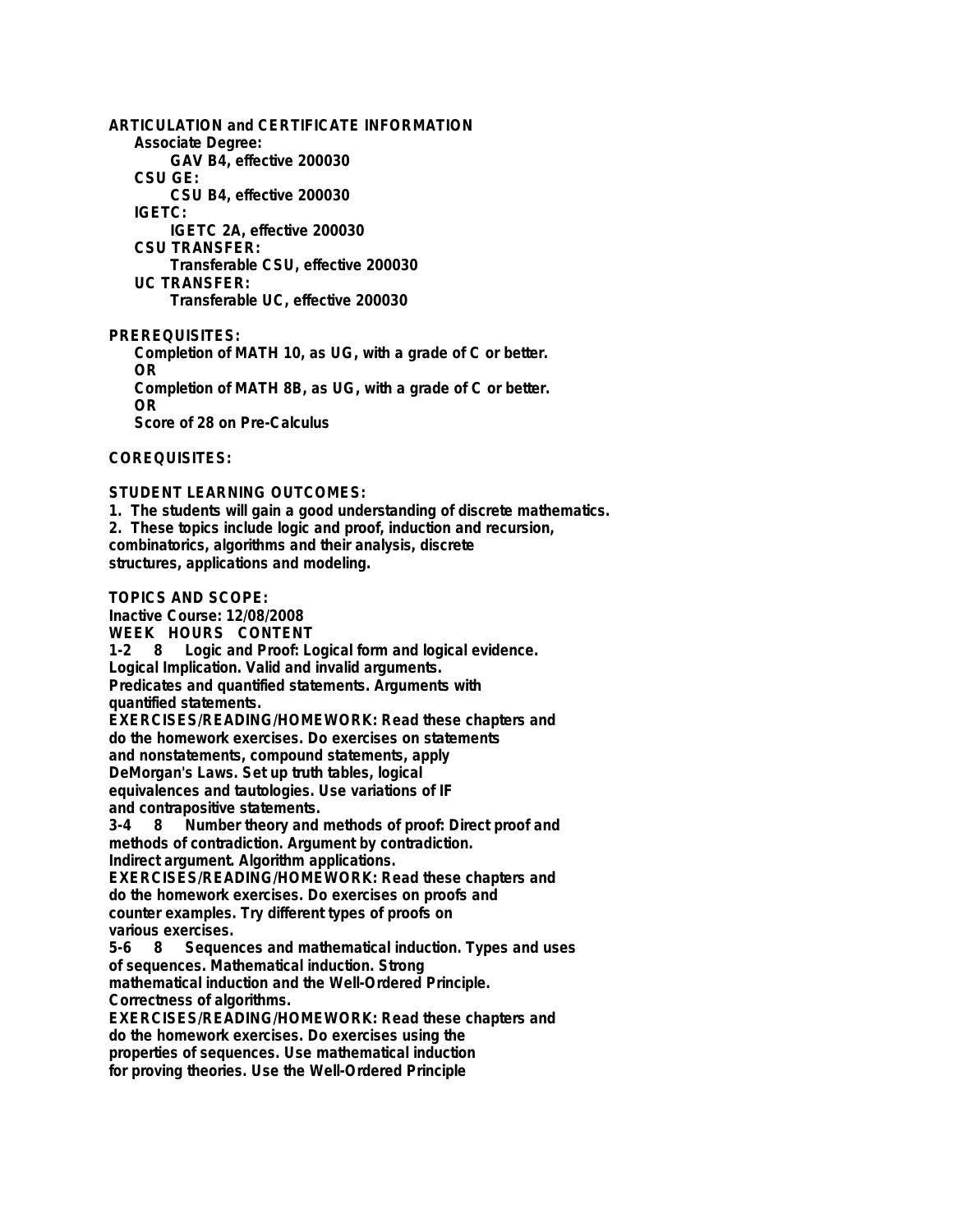**for proofs.**

**7-8 8 Set theory: Basic definitions of set theory. Properties of sets. The empty set, partitions, and power sets. Russell's Paradox. EXERCISES/READING/HOMEWORK: Read these chapters and**

**do the homework exercises. Do exercises using set operations and set proofs. Use empty sets, partitions, and power sets for proofs.**

**9-10 8 Counting the elements of a list. Possibility trees and the product rule. Counting elements of disjoint sets. Counting subsets of a set. The algebra of combinations and binomial theorem.**

**EXERCISES/READING/HOMEWORK: Read these chapters and do the homework exercises. Use the rules for counting in solving problems. Use the product rule to determine counts. Use the addition rule for disjoint sets and combination rule for subsets.**

**11-12 8 Functions defined on general sets. Finite-state automata. One-to-one and onto, inverse functions. Composition of functions.**

**EXERCISES/READING/HOMEMWORK: Read these chapters and do the homework exercises. Use the rules of finitestate automata to solve problems. Use the one-to-one and onto properties to solve problems. Use composition** with functions.<br>13-14 8 R

**13-14 8 Recursively defined sequences. Solving recurrence relations by iterations. Real-valued, exponential, and logarithmic functions. O-notation.**

**EXERCISES/READING/HOMEWORK: Read these chapters and do the homework exercises. Use recurrence relations to solve problems. Use iteration to solve recurrence problems. Use real-valued functins to graph values. Use exponential and logarithmic functions to graph values.**

**15-16 8 Relations on sets. Reflexity, symmetry, and**

**transitivity. Equivalence and paratial order**

**relations. Graphs and trees. Paths and circuits.**

**EXERCISES/READING/HOMEWORK: Read these chapters and**

**do homework exercises. Use relation theorms on sets**

**and subsets to solve problems. Use reflexivity,**

**symmetry, and trasitivity to solve problems. Use**

**graphs, trees, paths and circuits to solve problems.**

**17 4 Final exam and final projects.**

**Included in content section of course outline.**

**COURSE OBJECTIVES:**

**Weeks 1 & 2**

**Students use logical form and equivalence.**

**Students use logical implications.**

**Students recognize valid and invalid arguments.**

**Students use predicates and quantified statements.**

**Students use arguments with quantified statements.**

**Weeks 3 & 4**

**Students use different methods of proofs.**

**Students construct proofs and counter examples.**

**Students use number theory facts of develop computer algorithms.**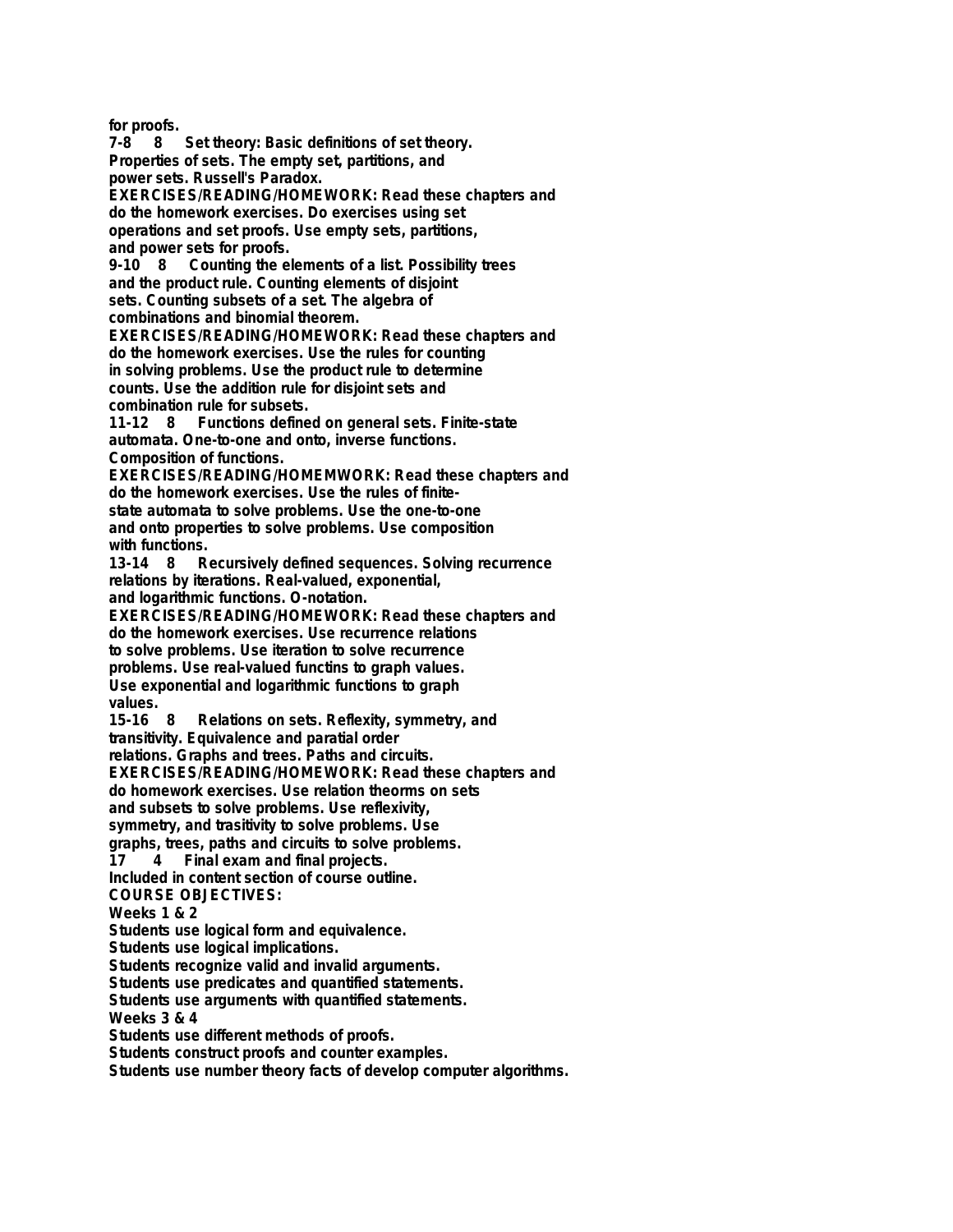**Weeks 5 & 6 Students construct sequences. Students use mathematical induction. Students use the Well-ordered Principle for proofs. Weeks 7 & 8 Students use set operations in set proofs. Students use properties of sets to construct proofs. Students use empty sets, partitions and p ower sets in proofs. Weeks 9 & 10 Students use the counting rules for solving problems. Students use the product rule for determining counts. Students use addition rule for disjoint sets. Weeks 11 & 12 Students can use finite-state automata. Students can use one-to-one and onto properties to solve problems. Students can use composition with functions. Weeks 13 & 14 Students use recurrence relations to solve problems. Students use real-valued, exponential, and log functions to solve problems. Students use O-notation to solve problems. Weeks 15 & 16 Students use relation theorems to solve problems. Students use reflexivity, symmetry, and transitivity to solve problems. Students use graphs, trees, paths, and circuits to solve problems. METHODS OF INSTRUCTION: Lecture, demonstrations. METHODS OF EVALUATION: The types of writing assignments required: Written homework Reading reports The problem-solving assignments required: Homework problems Quizzes Exams The types of skill demonstrations required: None The types of objective examinations used in the course: Multiple choice True/false Matching items Completion Other category: Group project/homework and computer and lab activities The basis for assigning students grades in the course: Writing assignments: Problem-solving demonstrations: 65% - 85% Skill demonstrations: 0% - 0% Objective examinations: 10% - 20% Other methods of evaluation:** 

## **REPRESENTATIVE TEXTBOOKS:**

**Discrete Mathematics with Applications by Susanna Epp**